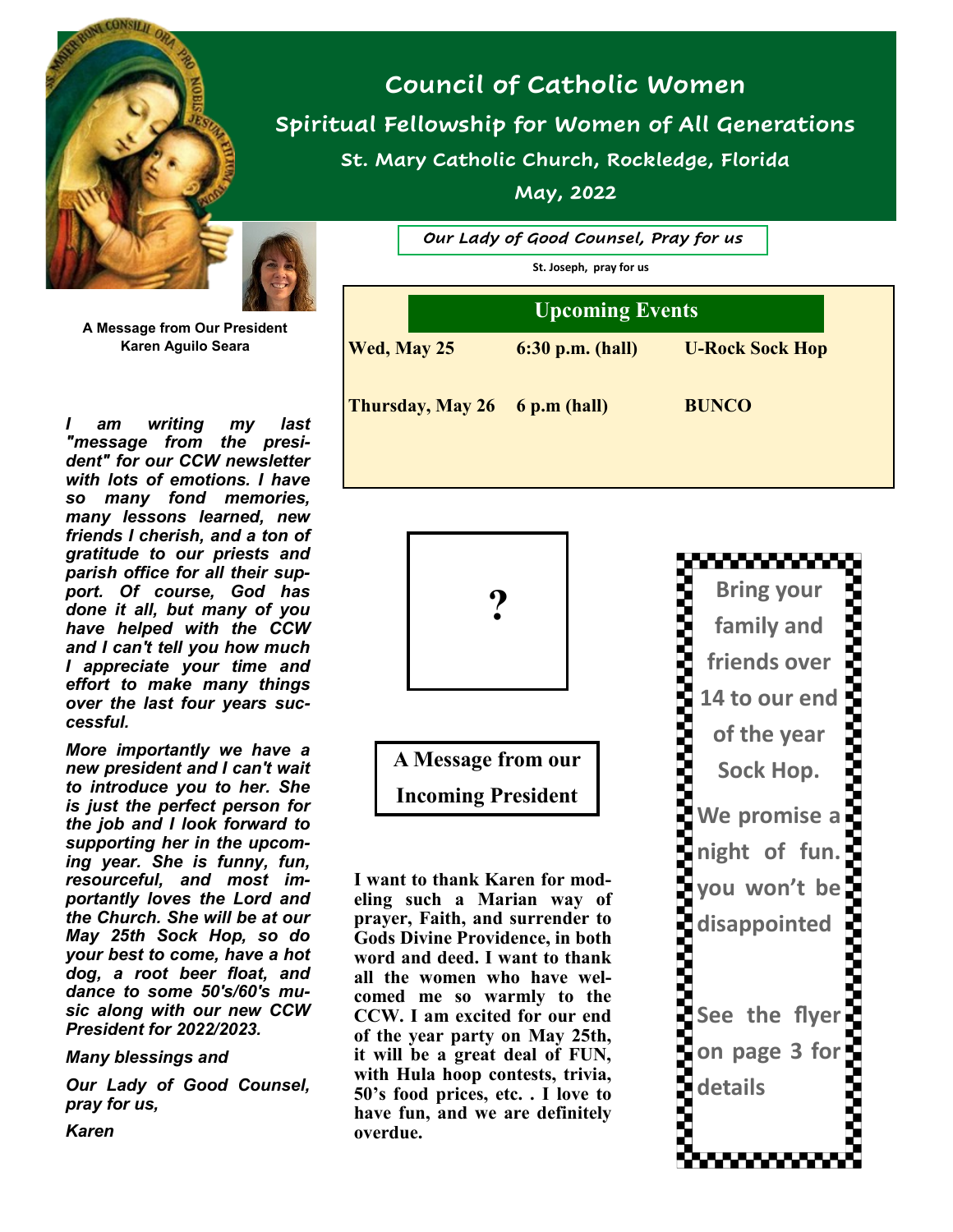### **Spiritual Commission**

**Linda Helfeldt, Chairman**

**We pray for a spiritually refreshing summer for all of you. And you will continue to be in our prayers until we meet again in the fall..**

**We will be doing another book club in the fall and will keep you advised**

#### **Religious Life**

**Joan Bergin, Chairman**

**Please continue to pray over the summer for our priests, deacons, seminarians and those discerning religious life.**

#### OSES LOST IN THE DESERT... YEAR 40



## **St.Mary School Jeanne Rousseau, Chairman**

**The following items are needed by the end of May for summer camp. If you are able, please drop off one or more items at the school office or bring to our Sock Hop**

**Clorox wipes (x1)**

**Paper towels (x7)**

**Wide clear solo cu[s (for dirt cups)**

**Sleeved popsicles (for all summer)**

**Chips or pretzels (for all summer)**

**Microwave popcorn (for all summer)**

**Baby oil (x1)**

**Wood coffee stirrers (1 bag)**

**Red, orange and yellow tissue paper**

**party sized playdough**

**Colored marker (x1)**

**Marshmallows (x1)**

**Pudding, gummie worms, oreos (2-3 for dirt cups)**

**Cotton balls (1 bag)**

**Colored foam sheets (x1)**

**Cotton Q tips**

**Lunch sized baggies**

**Tupperware bowls**

**Skittles or m&m's**

**Coloring books**

**straws**



**Friday, May 13, is the Feast Day of Our Lady of Fatima.**

**The American Life League is calling for all Catholics and other Christians around the world to pray and fast for the end of abortion**.

<https://all.org/pray>

**A Message to Karen, our Outgoing president**.

**Karen, we thank you from the bottom of our hearts. We know that you do not want accolades but we cannot allow this moment to go by without thanking you for the many things you have brought to St. Mary by starting the CCW. We will not list your accomplishments...you would not want that. But we all know how you have increased the awareness of the dignity of women at St. Mary. We know that your ministries will continue. You are a force to be reckoned with. Satan hates you, but we love you. Thank you.**